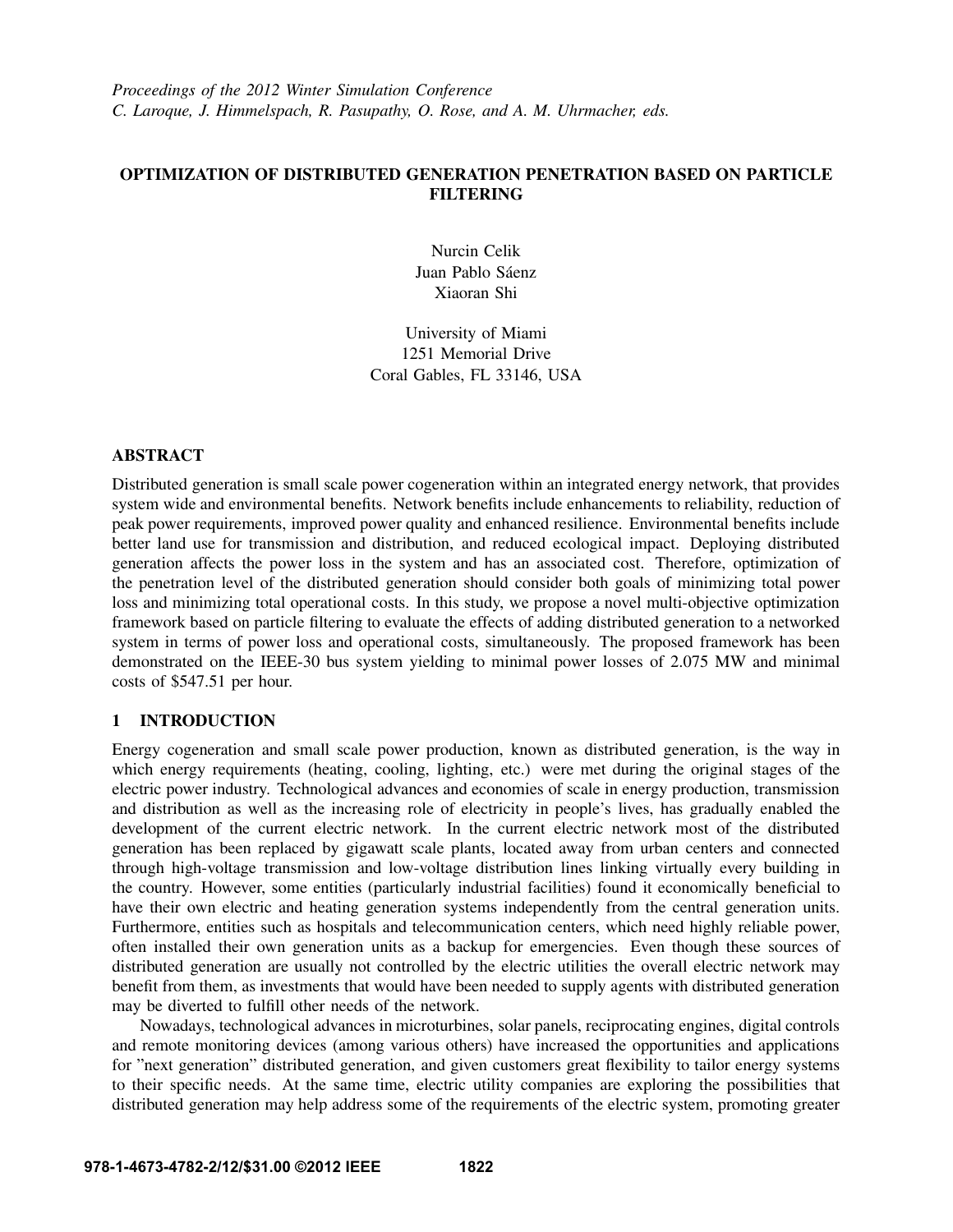energy security, economic competitiveness and environmental protection. However, increasing penetration level of the distributed generation may increase security risks and cause crashes in the energy system, such that extreme conditions where there are maximum and minimum loads in the network determine the maximum amount of distributed generation that can be connected given the current network management and technical limitations of the system (Benitez-Rios, Garcia-Lagos, Joya, Atencia, and Sandoval 2011) as well as issues with voltage violations, power losses, power quality, and reliability (Ackermann and Knyazkin 2002). In terms of voltage violations, the presence of distributed generation may help to reduce variations. In terms of power losses, the deployment of distributed generation will generally decrease the amounts of power lost in the system. In terms of power quality, the presence of distributed generation may impact voltage flicker and harmonics. Last but not least, in terms of reliability, the presence of distributed generation may enhance reliability if used to provide backup power or hinder the overall reliability of the grid if it is not properly interfaced with the network. Taking these factors into account, in this study, a novel multi-objective optimization framework based on particle filtering is proposed to evaluate the most beneficial penetration level of distributed generation, minimizing the total operational cost and the total power loss of the system, without posing security risks to the energy network.

The main contributions in this work may be summarized as the introduction of a novel particle filtering framework for multi-objective optimization, and the evaluation of the economic and power loss impacts of the deployment of distributed generation. Multi-objective optimization is required in problems in which optimal decisions are pursued in the presence of trade-offs between two or more conflicting objectives. In these problems, there is seldom a single solution that is optimal for all of the different objectives. Instead, the optimal solution is given by a set of solutions that present different degrees of compromise in each objective, and where improving the value of any single objective implies diminishing the value of at least one other objective. This solution set is known as the Pareto optimal set and is defined as the globally non-dominated set. Multi-objective optimization has been classically addressed through combination or normalization methods that transform the problem to a single-objective optimization problem (Das and Dennis 1998); or through the use of different versions of evolutionary algorithms (Fonseca and Flemming 1995, Zitzler and Thiele 1999, Deb, Pratap, Agarwal, and Meyarivan 2002). The applications of the deployment of distributed generation have been addressed in various works from a single-objective perspective, that include maximizing the levels of distributed generation penetration after solving effects for voltage profiles (Koutroumpezis and Safigianni 2009), the effect on the forecasted future base on different penetration scenarios (Foote, Burns, Elders, and Adult 2005) and the stability and control of the power networks (Benitez-Rios, Garcia-Lagos, Joya, Atencia, and Sandoval 2011), among others. Building on these earlier works the proposed study aims at addressing the deployment of distributed generation from a multi-objective viewpoint.

In this work, a particle filtering framework has been presented for multi-objective optimization by adapting the state space model in two distinct ways. First, state vectors are expanded into matrices where the different dimensions of each objective that is to be optimized are taken into account. Second, in order to increase the accuracy of estimation, we use the non-dominated solution set generated in the sampling stages to update the resampling distributions. This way, as the iterations progress, the algorithm converges to the Pareto front of the sample space. Leveraging this framework, the optimization of distributed generation is evaluated in terms of the total power loss in the system and in terms of the operational costs of such deployment. While the proposed framework has been demonstrated using the IEEE-30 bus test system, it has been constructed in a generic manner so that it can be employed by any networked bus system by inputting its characteristics into the model, and specifying the number of sources of distributed generation that needs to be deployed.

## **2 PROPOSED FRAMEWORK**

The power dispatch problem considered in this study involves two distinctive objectives for the implementation of distributed generation. The first objective, defined in Section 2.1, involves the economic load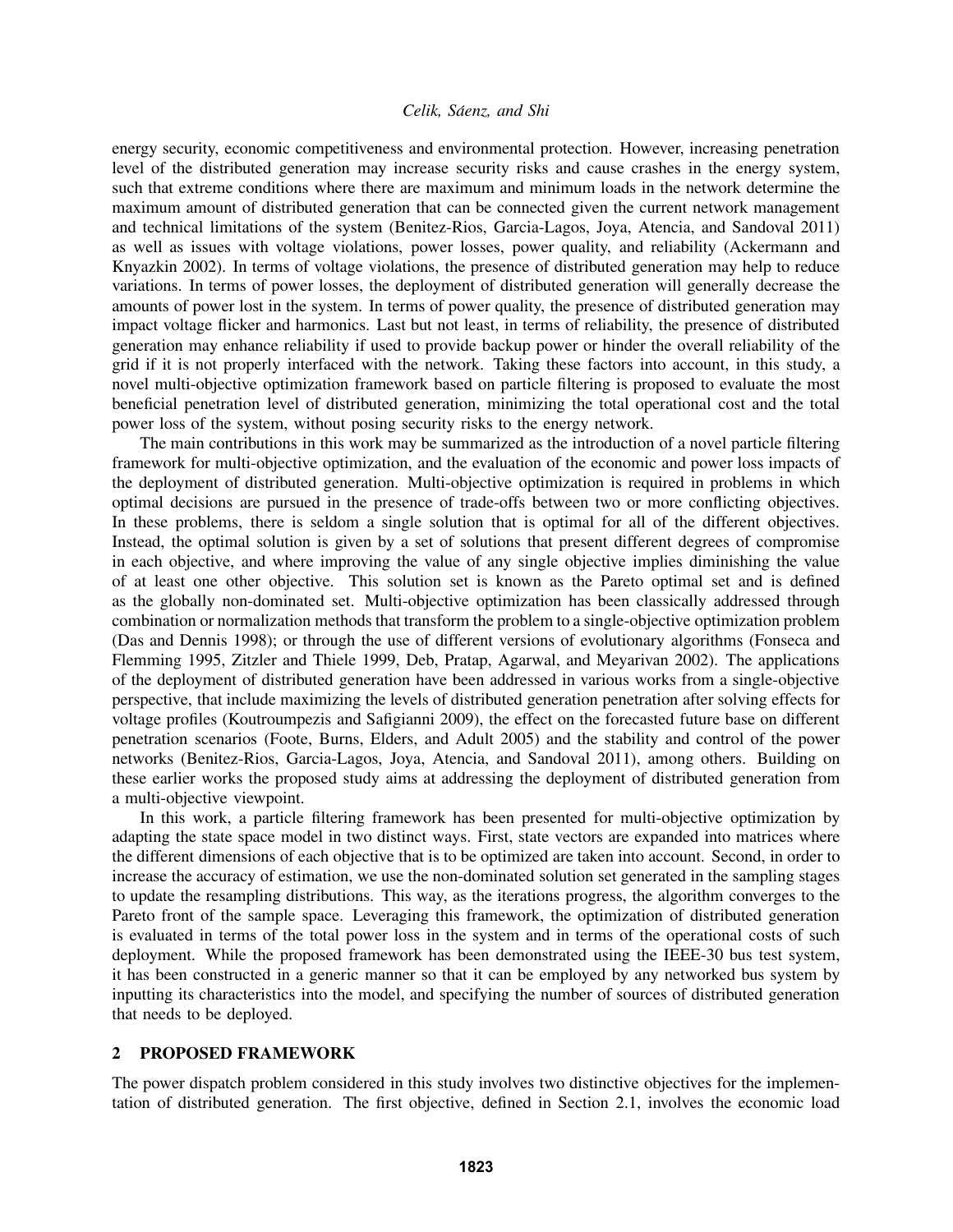dispatch for the network so that the resources are used in the most cost effective manner. The second objective, detailed in Section 2.2, involves the optimal placement of distributed generation for minimal power loss in the network. Section 2.3 describes the proposed multi-objective optimization algorithm based on particle filtering that was developed in order to fare with the distinct objectives simultaneously. The optimization algorithm leverages the non-dominated solution set generated when sampling from the solution space, in order to improve the accuracy of resampling distributions and obtain better solutions as the iterations progress.

### **2.1 Economic Load Dispatch Problem**

The economic load dispatch involves the determination of the output of electric resources to reliably meet the short-term system demand, while minimizing cost and power loss; ensuring that constraints of power balance, and capacity limits in the system are met. The total cost of the generated electricity is provided by  $\sum \alpha_i + \beta_i G_i + \gamma_i G_i^2$ , where  $\alpha_i$ ,  $\beta_i$ , and  $\gamma_i$ , are the cost coefficients of the *i*<sup>th</sup> generator, and  $G_i$ represents the amount of the real power output obtained from the *i th* generator. Here, the generator set includes  $\mu$  number of central generation facilities and  $\nu$  number of distributed generation units, presented as  $G_i \in \{CG_1, CG_2, \cdots, CG_\mu, DG_1, DG_2, \cdots, DG_\nu\}$ . The total power loss can be defined as

$$
P_{loss} = \sum_{i=1}^{N} (G_i - L_i),
$$
\n(1)

where *Ploss* represents the total power loss, *N* is the total number of buses and *L<sup>i</sup>* is the real load at bus *i*.

The constraints that must be satisfied in the economic dispatch problem are

$$
G_i^{min} \le G_i \le G_i^{max} \qquad \forall i,
$$
\n<sup>(2)</sup>

$$
G_i - L_i - V_i \sum_{j=1}^{N} V_j [C_{ij} \cos(\delta_i - \delta_j) + T_{ij} \sin(\delta_i - \delta_j)] = 0 \qquad \forall i,
$$
\n(3)

$$
Q_i - R_i - V_i \sum_{j=1}^N V_j [C_{ij} \sin(\delta_i - \delta_j) + T_{ij} \cos(\delta_i - \delta_j)] = 0 \qquad \forall i.
$$
 (4)

The generation capacity constraints are shown in (2), where the real power output of each generator is restricted with minimum  $(G_i^{min})$  and maximum  $(G_i^{max})$  capacities. The power balance constraints shown in (3) and (4) ensure that the load provided to the system covers the total demand while considering the energy loss during transmission. Equation  $(3)$  addresses the real power balance, where  $V_i$  is the voltage magnitude at bus  $i, \delta_i$  is the voltage angle at bus  $i, C_{ij}$  is the transfer conductance between buses  $i$  and  $j$ , and  $T_{ij}$  denotes the transfer susceptance between buses *i* and *j*. In (4), which addresses the reactive (imaginary) power balance,  $Q_i$  is the reactive power generated at the  $i<sup>th</sup>$  bus, and  $R_i$  is the reactive load at bus *i*.

The transfer conductance and transfer susceptance are the real and imaginary elements of the bus admittance matrix *Y*. The bus admittance matrix represents the nodal admittance between the different buses of a power system, and is a measure of how easily a current may flow between the buses. The admittance is defined as the inverse of the impedance, which is a measure of the opposition that a circuit presents to the flow of current when a voltage is applied, and extends the concept of electrical resistance to alternating current circuits.

### **2.2 Optimal Placement of Distributed Generation**

The location of different sources of distributed generation may be considered optimal if it is such that the amount of power loss in the system is minimized. To this end, we specify the idea how the admittance matrix of the system and the equivalent resistance between slack bus and other buses changed if the distributed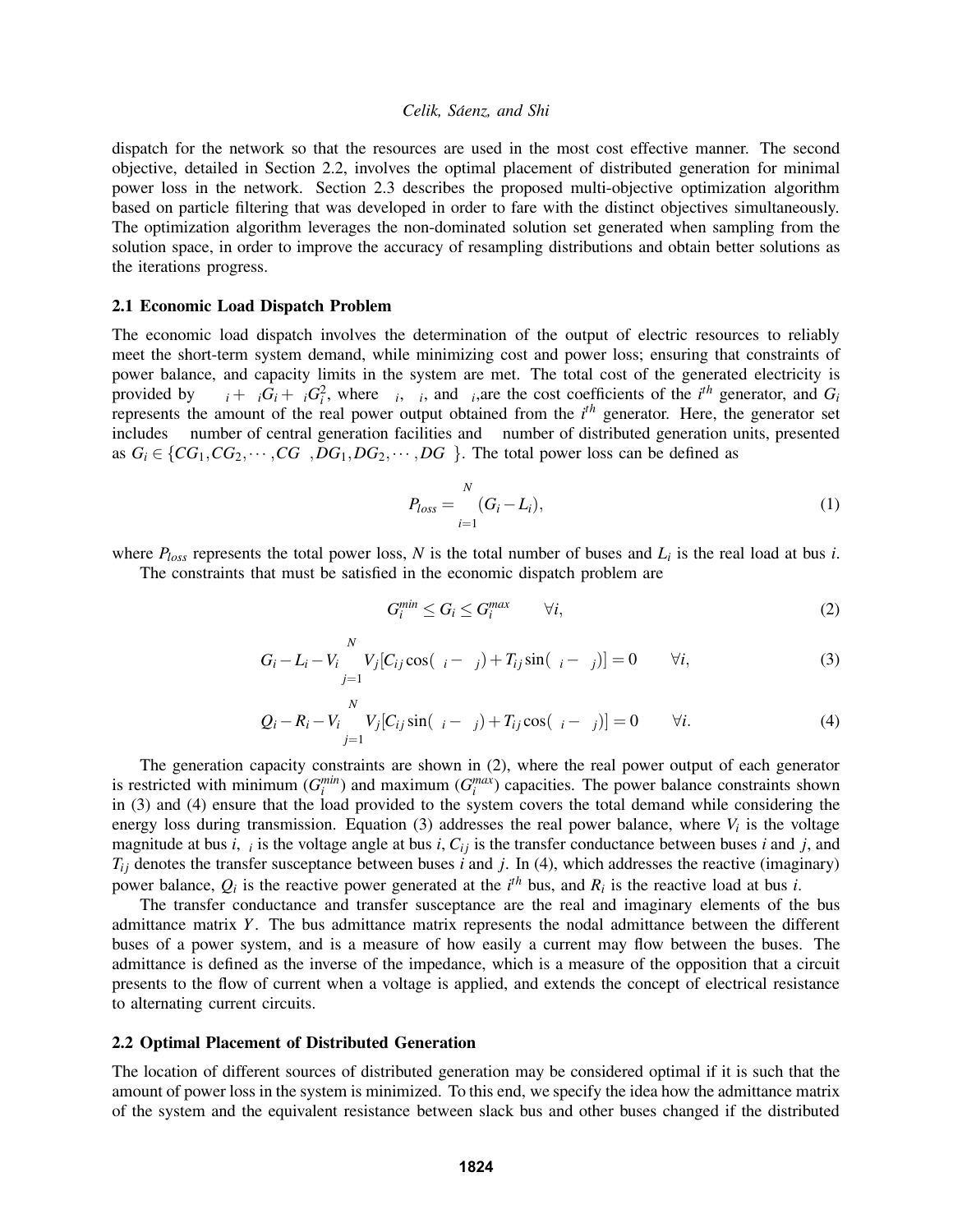power generation unit is added at one of the bus in the system in this section. According to the framework proposed by Wang and Nehrir (2004), in a networked system of *N* buses, the admittance matrix  $Y^0$  is defined as

$$
Y^{0} = \begin{bmatrix} Y_{11}^{0} & \cdots & Y_{1k}^{0} & \cdots & Y_{1N}^{0} \\ \vdots & & \vdots & & \vdots \\ Y_{N1}^{0} & \cdots & Y_{Nk}^{0} & \cdots & Y_{NN}^{0} \end{bmatrix},
$$
\n(5)

where bus number one is assumed to be the slack bus. Adding distributed generation at bus *j* causes the admittance to change to *Y*, defined as

$$
Y = \begin{bmatrix} Y_{11}^0 & \cdots & Y_{1k}^0 & \cdots & Y_{1(N-1)}^0 \\ \vdots & & \vdots & & \vdots \\ Y_{(N-1)1}^0 & \cdots & Y_{(N-1)k}^0 & \cdots & Y_{(N-1)(N-1)}^0 \end{bmatrix},
$$
(6)

where  $Y_{11} = Y_{11}^0 + Y_{jj}^0 + 2Y_{1j}^0$ ,  $Y_{1k} = Y_{1k}^0 + Y_{jk}^0$   $(k = 2, \dots, j - 1)$ ,  $Y_{1k} = Y_{1(k+1)}^0 + Y_{j(k+1)}^0$   $(k = j, \dots, N - 1)$ ,  $Y_{k1} = Y_{1k}$ ( $k = 2, \cdots, N-1$ ).

Assuming that the original load on the system is given by  $S_L^0 = [S_{L1}^0, S_{L2}^0, \cdots, S_{LN}^0]$ , and the original generated power is given by  $S_G^0 = [S_{G1}^0, S_{G2}^0, \cdots, S_{GN}^0]$ . Once the distributed generator is added at bus *j*, the new load vector can be presented as  $S_L = [S_{L1}, S_{L2}, \cdots, S_{LN}]$ , where  $S_{Li} = L_i + jR_i$ ,  $S_{L1} = 0$ ,  $S_{Li} = S_{Li}^0$  for load buses and  $S_{Li} = \max L_i^0 - G_i$ , 0 for P-V buses. In this formulation we assume that at bus 1, real and reactive power consumed by the load are supplied directly by the generation at that bus whereas the reactive power load at P-V buses may be provided by the external power source at the bus. The power loss in the system after adding distributed generation at bus *j* is achieved by minimizing  $F_j = \sum_{i=1}^{N} ER_{1i}(j)|S_{Li}|^2$ , where  $ER_{1i}(j)$  is the equivalent resistance between bus *i* and bus 1, and is defined as

$$
ER_{1i}(j) = \begin{cases} \text{Real}(Z_{11} + Z_{ii} - 2Z_{1i}), & i < j \\ \text{Real}(Z_{11} + Z_{(i-1)(i-1)} - 2Z_{1(i-1)}), & i > j. \end{cases}
$$
(7)

Here *Z* is the impedance matrix  $(Z = Y^{-1})$ , and it is important to note that  $ER_{11}(j) = ER_{1j}(j) = 0$ .

In order to add more than one source of distributed generation into the system, the admittance matrix may be updated sequentially so that all of the sources of distributed generation are accounted for. In a similar fashion, the equivalent resistance is to be updated sequentially to account for all of the sources of distributed generation. With this framework there are two ways to ensure that the voltage at each of the buses is held within the acceptable range if the suggested optimal locations lead to the violation of this constraint. The first alternative is to relocate the source of distributed generation from the optimal suggest bus to other buses that are close to the optimal, until the voltage constraints are met. The second alternative to ensure that voltage constraints are not violated, is to decrease the amount of power generated by distributed generation and to optimize the system again.

### **2.3 Multi-objective Optimization based on Particle Filtering**

Zhou, Fu, and Marcus (2008) present an optimization framework based on particle filtering that may be extended to multi-objective optimization by adjusting the state of the model from a unique optimal solution to a Pareto optimal solution set. The optimization problem may be represented by

$$
x^* = \arg\min f(x) = \arg\min(f_1(x), f_2(x), \cdots, f_n(x)), \quad x = (x_1, x_2, \cdots, x_m) \in R^m,
$$
 (8)

where  $x$ ,  $m$ , and  $x^*$  are the decision vector, number of decision variables, and Pareto optimal solution set, respectively.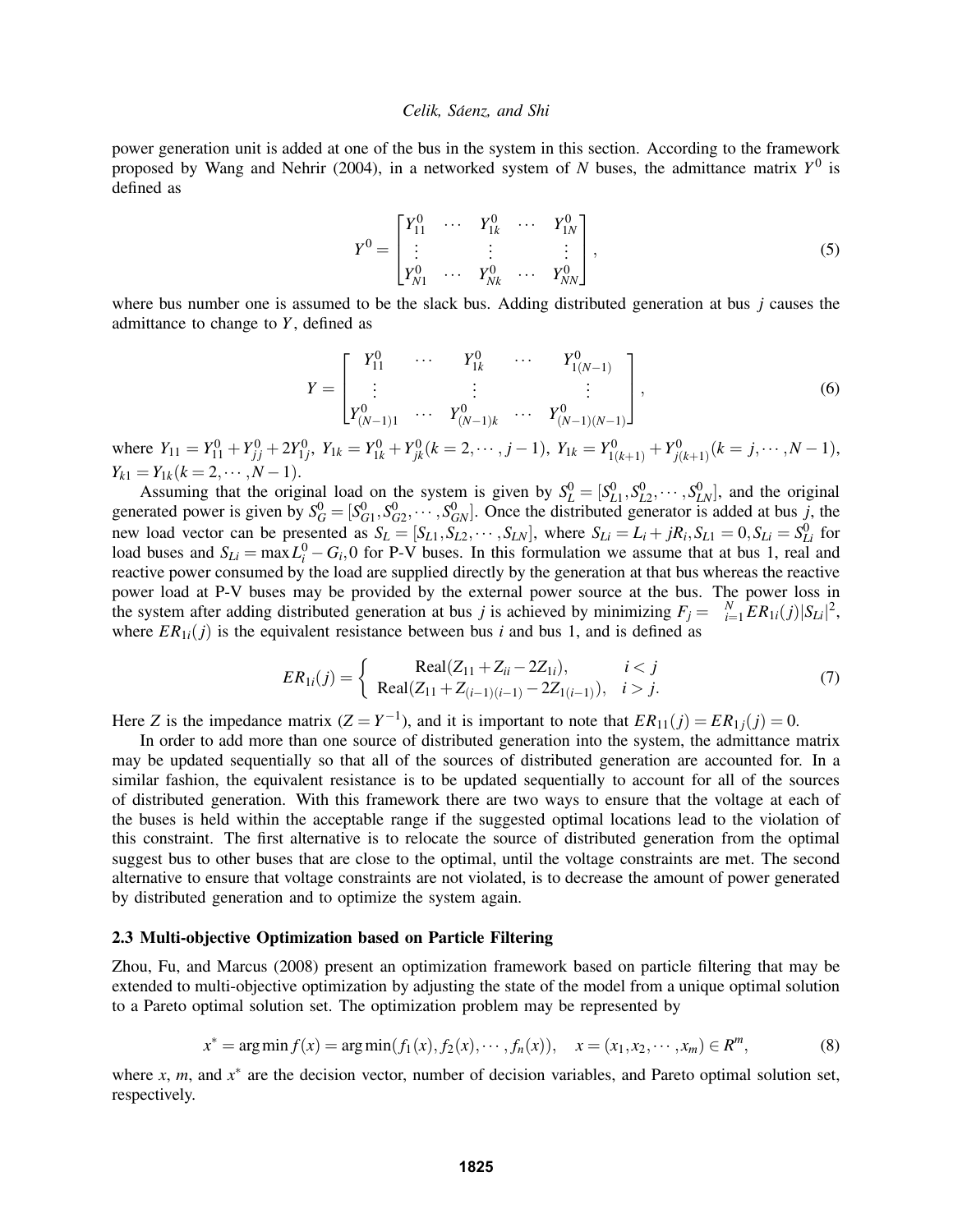In this setting, a solution vector  $\alpha$  is dominated by a solution vector  $\beta$  if and only if  $\forall i \in 1,2,\dots,n$ :  $f_i(\beta) \le f_i(\alpha)$  and  $\exists j \in 1, 2, \dots, n : f_j(\beta) < f_j(\alpha)$ . Furthermore,  $\alpha$  is said to be covered by  $\beta$  if and only if α is dominated by β or if  $f(\alpha) = f(\beta)$  (Zitzler, Deb, and Thiele 2000). A solution vector *x* is Pareto optimal if it is a non-dominated solution vector.

The state space model that needs to be defined in order to use particle filtering in multi-objective optimization is defined as

$$
x_k = x_{k-1}, \qquad k = 1, 2, \dots \tag{9}
$$

$$
y_k = f(x_k) - v_k, \qquad k = 0, 1, \dots
$$
 (10)

In these equations,  $x_k = (x_{k,1}, x_{k,2}, \dots, x_{k,m})$  is the state of the system at time k,  $y_k = (y_{k,1}, y_{k,2}, \dots, y_{k,n})$  is the measurement taken at time  $k$ ,  $v_k = (v_{k,1}, v_{k,2}, \dots, v_{k,n})$  is the measurement noise (which is distributed with a pdf  $\varphi(\cdot)$ ), and the initial state  $x_0 = x^*$ .

The Pareto optimal front is generated by an unobserved stationary set of vectors, while it is only possible to observe values on the Pareto optimal front with some noise  $(y^* = f(x^*))$ , and values that are covered or dominated by the Pareto optimal front  $(y_k \leq y^*)$ , since  $y_k = f(y_k)$ . For this model,

$$
q_k(x_k) = \frac{\varphi(f(x_k) - y_k)q_{k-1}(x_k)}{\int \varphi(f(x_k) - y_k)q_{k-1}(x_k)dx_k}
$$
(11)

defines the importance density function.

Here it may be realized that the importance density function is adjusted by the performance of the solutions and generates a new posterior probability distribution as the iterations progress. It is expected that the importance density  $q_k$  will be getting closer to the density function of  $x_k$ , if  $y_k$  decreases in relation to *k*. This, seen from an optimization point of view, means that the density defined on the solution space  $(q_k)$  becomes more concentrated on the optimal solution as *k* increases.

Based on the formulation provided in (8) through (11), Figure 1 illustrates the novel particle filtering based optimization framework proposed to solve the multi-objective optimization problem discussed in Sections 2.1 and 2.2. The framework begins by initializing the number of samples for the initial random sampling stage and for the resampling stages, defining the non-dominated set as an empty set, and defining the number of iterations to perform. Once initialization is completed; the data for buses, lines, and cost is read for the performance of the random sampling stage. The admittance matrix is then updated to reflect the distributed generation levels from the random dispatch, and used to calculate the resulting loads and the equivalent resistance. Once the admittance has been updated and the equivalent reactance has been calculated, the resultant power generation as well as the loss is evaluated at the swing bus to ensure the power balance constraints are met.

Once power balance is ensured for all of the samples, the non-dominated solution set is calculated and resampling densities are generated. Three resampling densities are generated where the first one is generated within the samples of the non-dominated solution set, and the other two are generated from the extreme points of the non-dominated solution set and their closest extreme points of the sampling space. The next step is to perform resampling from each distribution. The new samples are then used to update the admittance matrix as the process iterates. Once the desired number of iterations is reached, the final non-dominated solution set is calculated.

# **3 EXPERIMENTS AND RESULTS**

In order to establish the validity of the distributed generation penetration optimization framework proposed in this study, we use the IEEE-30 bus test system as an assessment case where the cost data for the generation capacities and parameters of both the central generation and distributed generation units are obtained from (Phonrattanasak 2010). Synchronous generators (rotating energy conversion machines) from microturbine technology are considered as the sources of distributed generation as it provides a reliable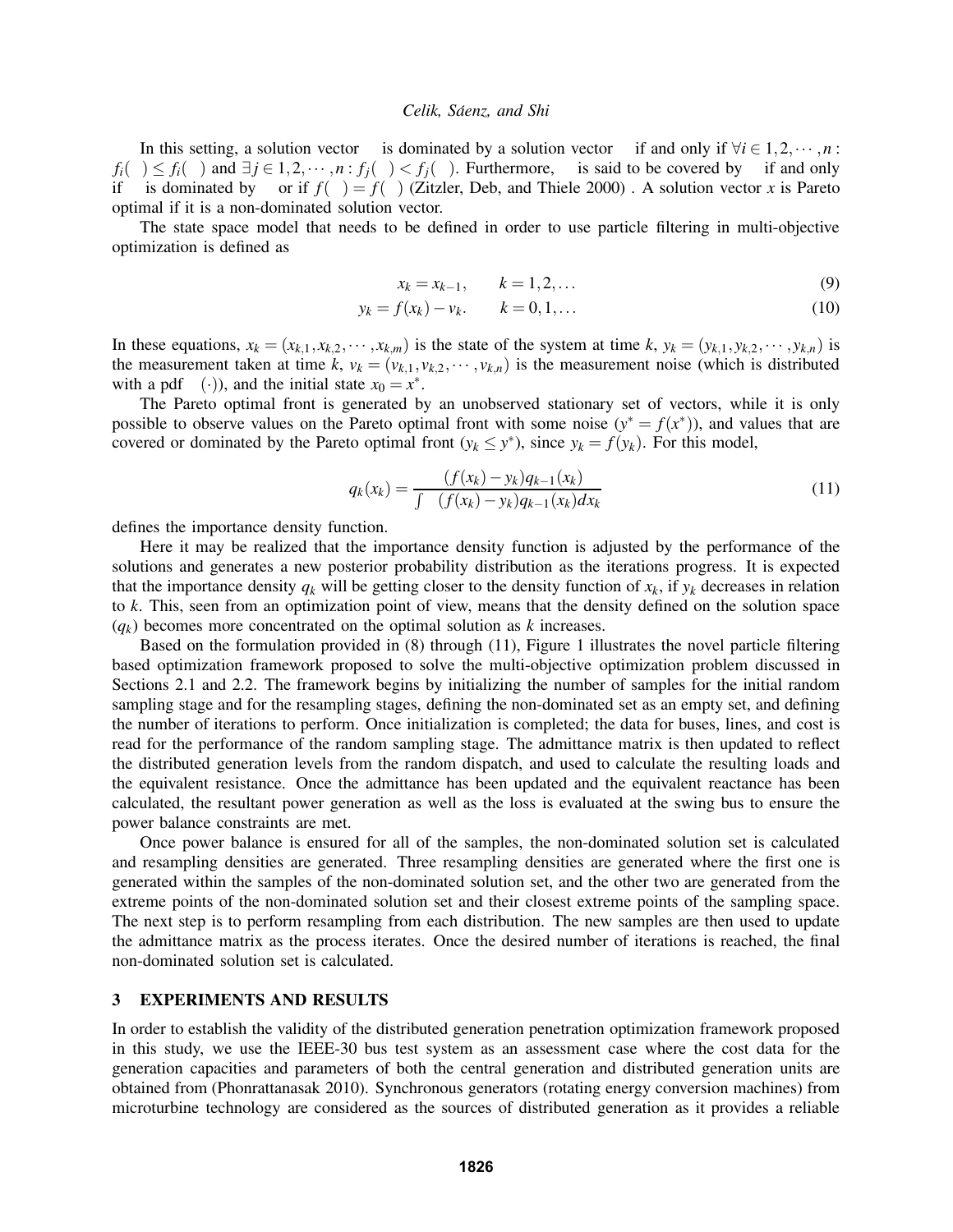



and easily controllable source of distributed generation and does not depend on environmental factors such as solar irradiation, cloud cover, or wind speed as the case in renewable sources of distributed generation. The modeling of different renewable sources of the energy generation within the proposed framework will be addressed as part of the future venues of this work.

# **3.1 IEEE-30 Bus Test System**

IEEE-30 bus test system has been used in the literature and in practice as one of the standard test cases for power systems. The data with the characteristics of the IEEE-30 bus test system has been obtained from the Power Systems Test Case Archive of the Department of Electrical Engineering at the University of Washington (of Washington ). The IEEE-30 bus system represents a part of the American Electric Power System, in Midwestern U.S. The system consists of a total of 30 buses and 41 lines, where there are 6 generation buses, 19 load buses, and 5 buses that neither generate nor request electricity, as shown in Figure 2.

In the load data for the buses used in equations (2), (3) and (4), the real load ranges from 2.4 MW at buses 3 and 29 to 94.2 MW at bus 5, and the reactive load ranges from 1.2 MVAR at bus 2 to 19 MVAR at bus 5, excluding the buses with no real or reactive load. In the impedance data for the 41 lines used in (5)-(7), the resistance ranges from 0 at lines 11, 12, 13, 14 ,15, 16 and 27 to 0.3202 at line 38, and the reactance ranges from 0.0236 at line 29 to 0.6027 at line 38.

The cost parameters related to the power generation, for the different central generation units, as well as for the distributed generation are shown in Table 1, where the capacity for central generation units ranges from 10 MW at buses 8 and 13 to 200 MW at bus 1, while the distributed generation units have a capacity ranging between 0 and 10 MW.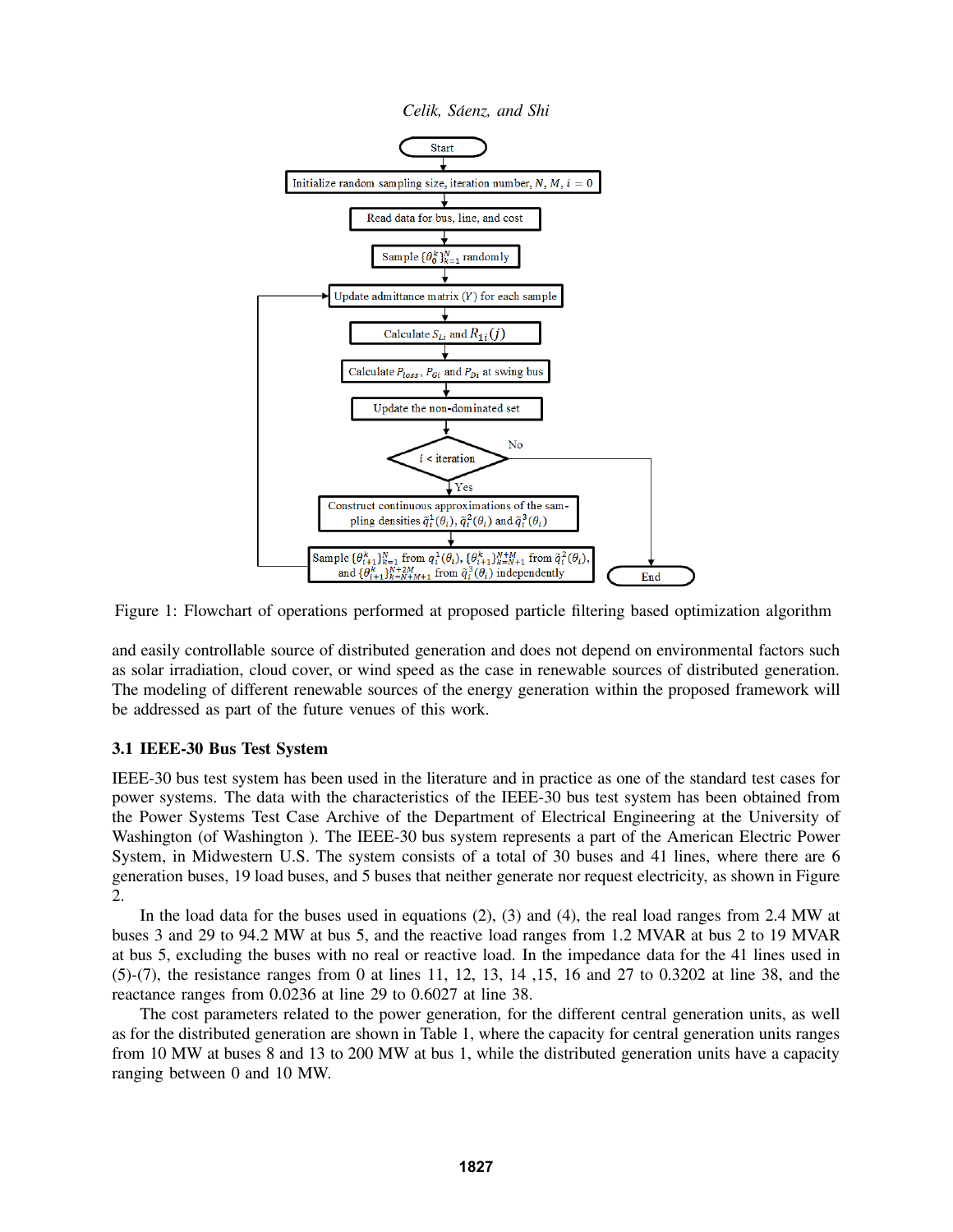

Figure 2: IEEE-30 Bus Test System

## **3.2 Optimization of Distributed Generation Penetration**

The particle filtering-based multi-objective optimization framework described in Section 2.3 has been implemented using Matlab R2010b on an Intel Core2 Duo E8600 Computer having 4GB of RAM. In order to provide validation for the proposed framework we have used the case presented by Wang and Nehrir (2004) where a source of 15MW of distributed generation is added to the IEEE-30 system. The results of these simulations are shown in Figure 3, where the minimal power loss is achieved when distributed generation is added at bus 5 with a power loss of 15.482 MW, just as in the results presented by Wang and Nehrir (2004) providing validation to the framework's ability to find the best locations to introduce distributed generation to a networked system and minimize the resulting power loss of the electric dispatch.

There are two factors that may affect the performance of the framework, the number of iterations performed and the size of the particle set used for resampling within each iteration. In order to evaluate

| <b>Generation Unit</b> | <b>Bus</b> | Capacity |            | Cost           |                |         |
|------------------------|------------|----------|------------|----------------|----------------|---------|
|                        |            | Min      | <b>Max</b> | $\alpha$       |                |         |
|                        |            | 50       | 200        | $\overline{2}$ | $\overline{c}$ | 0.00375 |
| 2                      | 2          | 20       | 80         |                | 1.75           | 0.00175 |
| 3                      | 5          | 15       | 50         | 3              |                | 0.00625 |
| 4                      | 8          | 10       | 35         |                | 1.25           | 0.00834 |
| 5                      | 11         | 12       | 40         | 1.5            | 3              | 0.025   |
| 6                      | 13         | 10       | 30         |                | 3              | 0.025   |
| <b>DG</b>              |            |          | 10         |                |                |         |

Table 1: IEEE-30 cost data.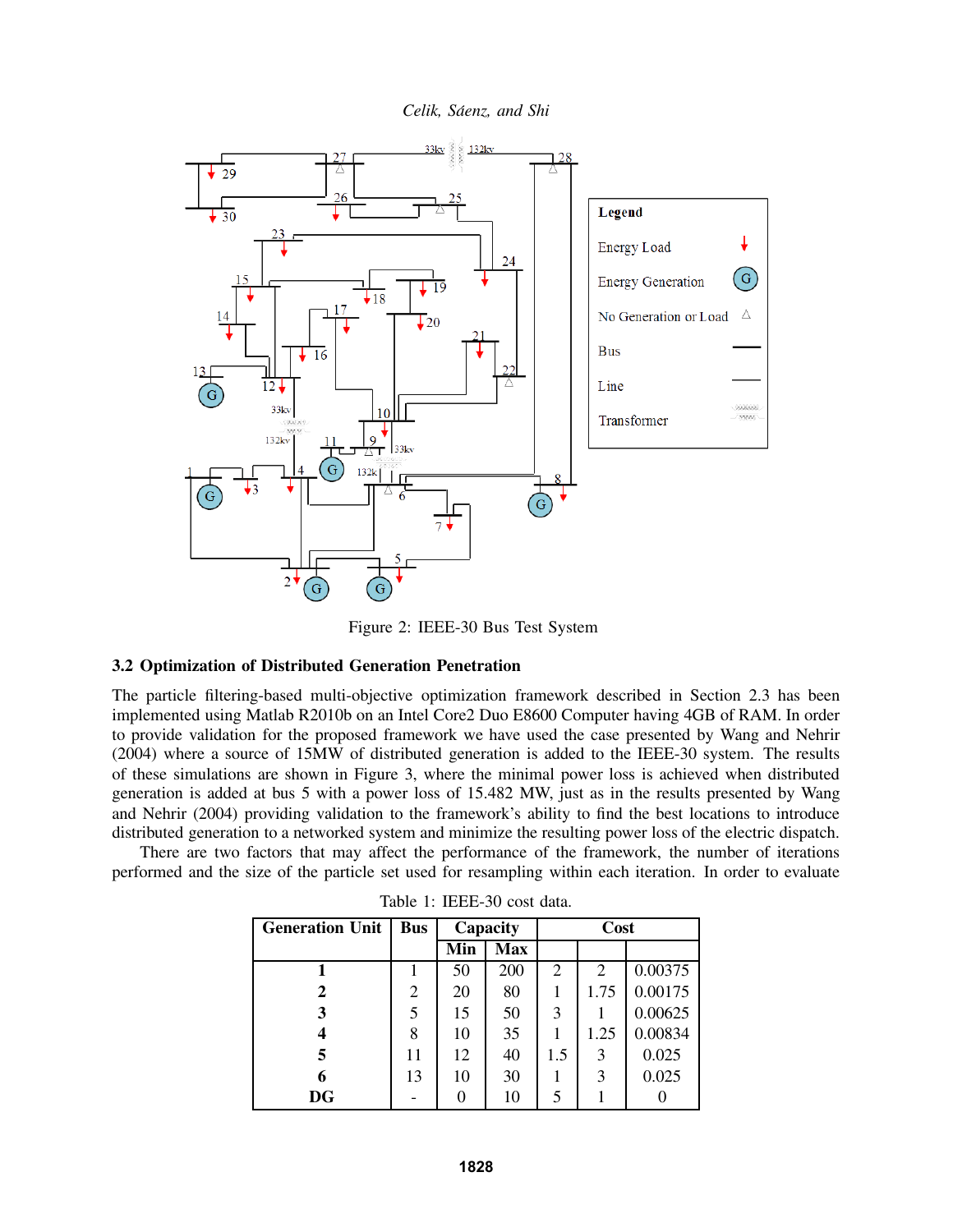*Celik, Saenz, and Shi ´*



Figure 3: Power loss from placing a 15MW source of distributed generation at different buses within the IEEE-30 system with central generation at buses 1 and 2.

these two factors, two separate sets of experiments have been performed. The results from these experiments let us to determine appropriate parameters, in terms of number of iterations and particle set sizes, to run the framework in the different proposed scenarios.

To test the effect of the number of iterations on the obtained results, the framework has been evaluated using a fixed initial particle set and a total of 64 particles in the resampling stages. Independent runs with different number of iterations were performed under this setting as shown in Figure 4. The Figure shows that as the number of iterations increases, the solutions with lower cost improve within each non-dominated solution set. Furthermore, there are no significant benefits in increasing the total number of iterations beyond 30, as the different non-dominated solution sets converge to the same solutions.

In order to evaluate the effect of the particle set sizes in the resampling stages, the framework has been evaluated using a fixed initial particle set and 15 iterations. Independent runs with different particle set sizes have been performed under these conditions as shown in Figure 5. In order to evidence the effect of the different particle set sizes clearly, a small number of iterations have been selected. Figure 5 depicts how an increase in the number of particle set sizes impacts (increases) the size of the non-dominated solution set and generates a longer Pareto front with more alternatives. Having a particle set of 32 particles leads to only one non dominated solution with a cost of \$664.76 per hour and a power loss of 3.467MW, while having a particle set of 192 particles leads to solutions that range from \$665.96 per hour with a power loss of 3.486 MW to \$604.53 per hour with a power loss of 4.681 MW.

Based on these results we have conducted experiments using 25 iterations, 100 particles in the initial random sampling stage, 100 particles for the first resampling stage, and 60 particles for the second resampling stage. The experiments have been conducted over five different scenarios where the system is allowed to have *"no distributed generation (DG)"*, *"at most one distinct source of DG"*, *"at most two distinct sources of DG"*, *"at most three distinct sources of DG"*, and *"a non-predetermined number of sources of DG"*, respectively. The results associated with each one of these scenarios are summarized below.

## **3.2.1 Scenario 1: Predetermined Number of Sources of Distributed Generation**

In this scenario we enable the framework to use a predetermined number of sources of distributed generation, ranging from zero sources of distributed generation, up to three sources of distributed generation. Table 2 shows the minimum cost dispatch from the non-dominated solution sets generated with zero, one, two and three sources of distributed generation.

When the system is not allowed to employ any distributed generation source and rather forced to utilize centralized generation units at all times, the non-dominated solution set achieves the best cost with a resulting power loss is of 5.409 MW at a cost of 596.0181\$/h. The non-dominated solution set for this number of sources of distributed generation is shown in Figure 6. In this figure, the results presented by (Phonrattanasak 2010) for the economic and environmental dispatch problem are shown in red. In this set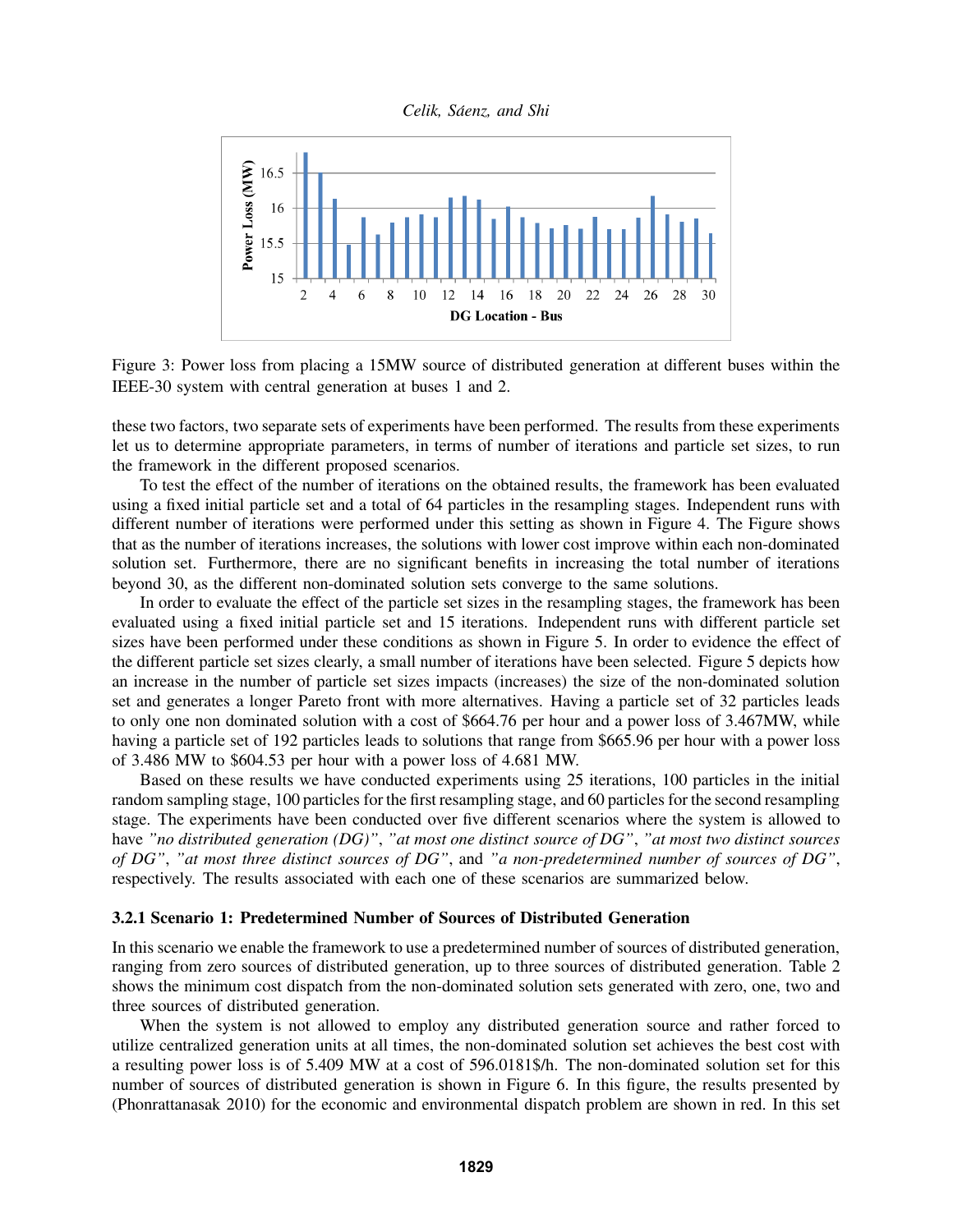





Figure 4: Comparison of different number of itera- Figure 5: Comparison of different particle set sizes. tions.

number of sources of distributed generation.

|                    |               | Sources of Distributed Generation |       |                                 |        |  |
|--------------------|---------------|-----------------------------------|-------|---------------------------------|--------|--|
|                    |               |                                   |       | 2                               | 3      |  |
| (MN)<br>Generation | Bus 1         | 100.504 92.078                    |       | 80.381                          | 85.255 |  |
|                    | Bus 2         | 80                                | 80    | 80                              | 80     |  |
|                    | Bus 5         | 50                                | 50    | 50                              | 50     |  |
|                    | Bus 7         | 0                                 | 0     | 7.25                            | 6.11   |  |
|                    | Bus 8         | 35                                | 35    | 35                              | 7.35   |  |
|                    | Bus 9         | 0                                 | 9.3   | 10                              | 8.72   |  |
|                    | <b>Bus</b> 11 | 13.305                            | 12    | 12                              | 12     |  |
|                    | Bus $13$      | 10                                | 10    | 13.169                          | 10.923 |  |
| Power Loss (MW)    |               | 5.409                             | 4.978 | 4.4                             | 4.608  |  |
| Cost(S/h)          |               |                                   |       | 596.018 582.642 575.976 553.411 |        |  |

Table 2: Minimum cost dispatch using a predetermined Table 3: Minimum power loss dispatch using a predetermined number of sources of distributed generation.

|                               |                  | Sources of Distributed Generation |          |               |                                 |  |  |
|-------------------------------|------------------|-----------------------------------|----------|---------------|---------------------------------|--|--|
|                               |                  | 0                                 |          | 2             | 3                               |  |  |
| $(\mathsf{MW})$<br>Generation | Bus 1            | 52.007                            |          | 50.615 49.741 | 44.871                          |  |  |
|                               | Bus <sub>2</sub> | 80                                | 73.312   | 75.642 79.465 |                                 |  |  |
|                               | Bus 5            | 50                                | 50       | 50            | 50                              |  |  |
|                               | Bus 7            | 0                                 | $\Omega$ | 4.4           | 71                              |  |  |
|                               | Bus 8            | 35                                | 35       | 35            | 35                              |  |  |
|                               | Bus 9            | $\Omega$                          | 9.29     | 9.53          | 4.57                            |  |  |
|                               | <b>Bus 11</b>    | 40                                | 40       | 40            | 35.796                          |  |  |
|                               | Bus 13           | 30                                | 28.603   | 22.204        | 29.917                          |  |  |
| Power Loss (MW)               |                  | 3.607                             | 3.42     | 3.35          | 3.318                           |  |  |
| Cost (S/Hr)                   |                  |                                   |          |               | 666.949 658.182 643.657 628.045 |  |  |

of results, the generation at buses 1, 2, 5, 8, 11, 13 is 113.919 MW, 67.425 MW, 26.671 MW, 33.843 MW, 29.471 MW and 18.836 MW, respectively. The power loss for these generation parameters was calculated to be 5.971 MW at a cost of 667.186\$/h. It can be seen in the figure that the solution from Phonrattanasak is clearly dominated by the non-dominated set from the proposed framework.

It has been found that the best location for the deployment of one distributed generation unit is at bus 9, when the system is allowed to employ one source of distributed generation unit, since generation at this bus is part of all of the solutions of the non-dominated set. In this case, the non-dominated solution set achieves the best cost with a resulting power loss of 4.978 MW at a cost of 582.642\$/h. The non-dominated solution set for one source of distributed generation is depicted in Figure 7.

When the system is allowed to employ two sources of distributed generation units, the best locations for their deployment have found to be buses 7 and 9, as generation at both of these buses is part of all of the solutions of the non-dominated set. Here, the best cost of 575.976\$/h is achieved with a resulting power loss of 4.400 MW. Figure 8 shows the non-dominated solution set with two sources of distributed generation.

The results from the proposed framework show that if there is an opportunity to locate three different sources of distributed generation, the optimal results are achieved when locating distributed generation at buses 7 and 9, while not deploying a third source of distributed generation in the network. Figure 9 shows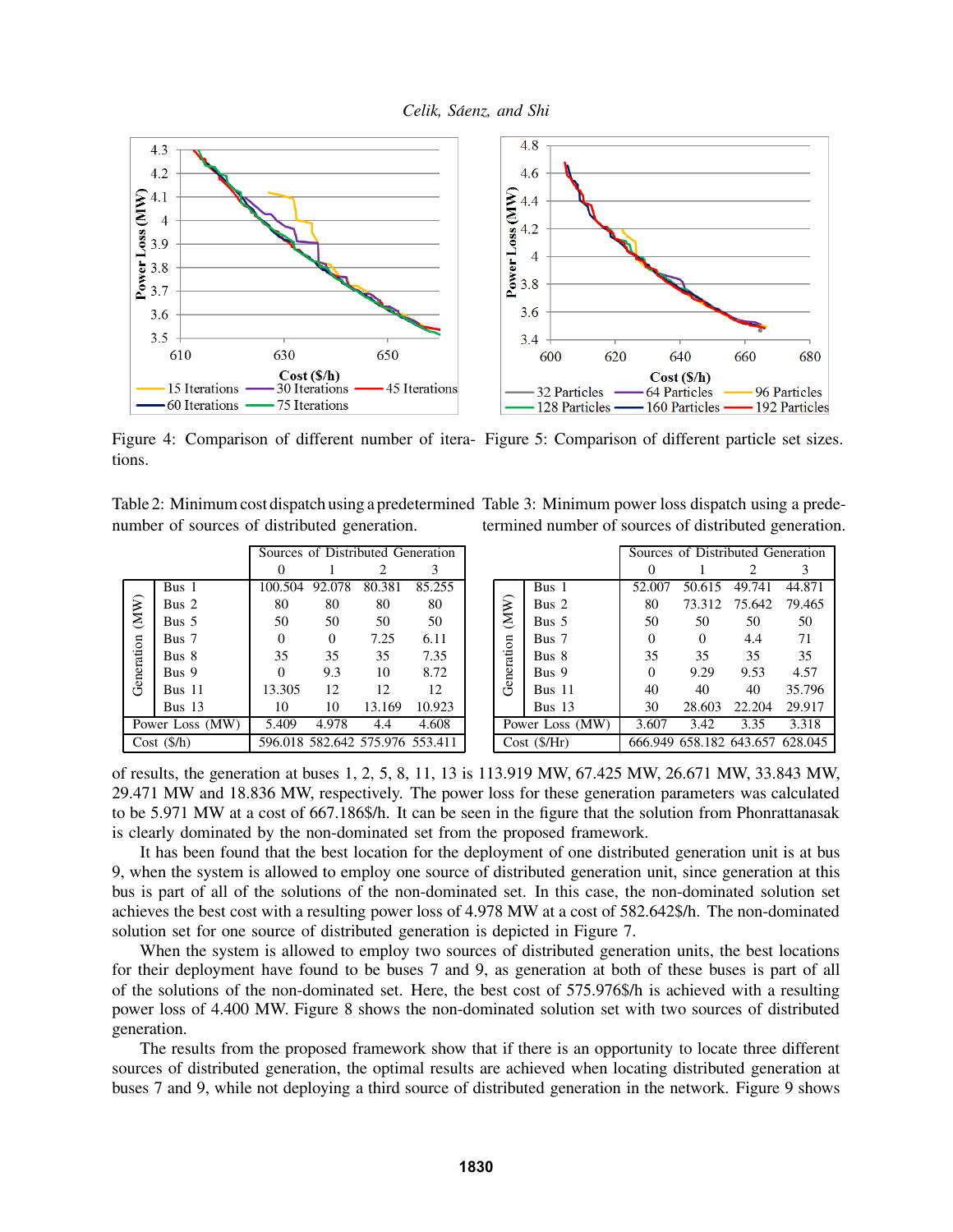

Figure 6: Non-dominated solution set with no sources Figure 7: Non-dominated solution set with one source of distributed generation. of distributed generation.



Figure 8: Non-dominated solution set with two sources Figure 9: Non-dominated solution set with three of distributed generation. sources of distributed generation.

the non-dominated solution set for three sources of distributed generation units. Here, the best cost of 553.411 \$/h is reached with a resulting power loss of 4.608 MW.

It may be seen that when the goal is to minimize the cost of the energy dispatch the inclusion of one source, two sources, and three sources, of 10 MW of distributed generation may lead to a cost reduction of 2.24%, 3.36% and 7.15% in the dispatch cost per hour, respectively.

The minimum power loss dispatch, for the different number of sources of distributed generation is shown in Table 3. In this case, when the system is limited to central generation only, the minimum power loss of 3.607 MW is reached at a cost of 666.949 \$/h. When one source of distributed generation is used in the system the minimum power loss dispatch achieves a power loss of 3.42 MW at a cost of 658.182 \$/h. In the case that the system is allowed to use two sources of distributed generation a minimum power loss of 3.35 MW is reached with an associated cost of 643.657 \$/h. Finally, in the case that three sources of distributed generation are used the minimum power loss that can be achieved is of 3.318 MW with a cost of 628.045 \$/h. It may be seen that when the goal is to minimize the power loss of the energy dispatch the inclusion of one source, two sources, and three sources, of 10 MW of distributed generation may lead to a cost reduction of 5.18%, 7.13% and 8.01% in the dispatch cost per hour, respectively.

#### **3.3 Scenario 2: Non-predetermined Number of Sources of Distributed Generation Units**

In the case that the system has no limit to the number of sources of distributed generation, the non-dominated solution set achieves the best cost with total central generation of 163.81 MW and total distributed generation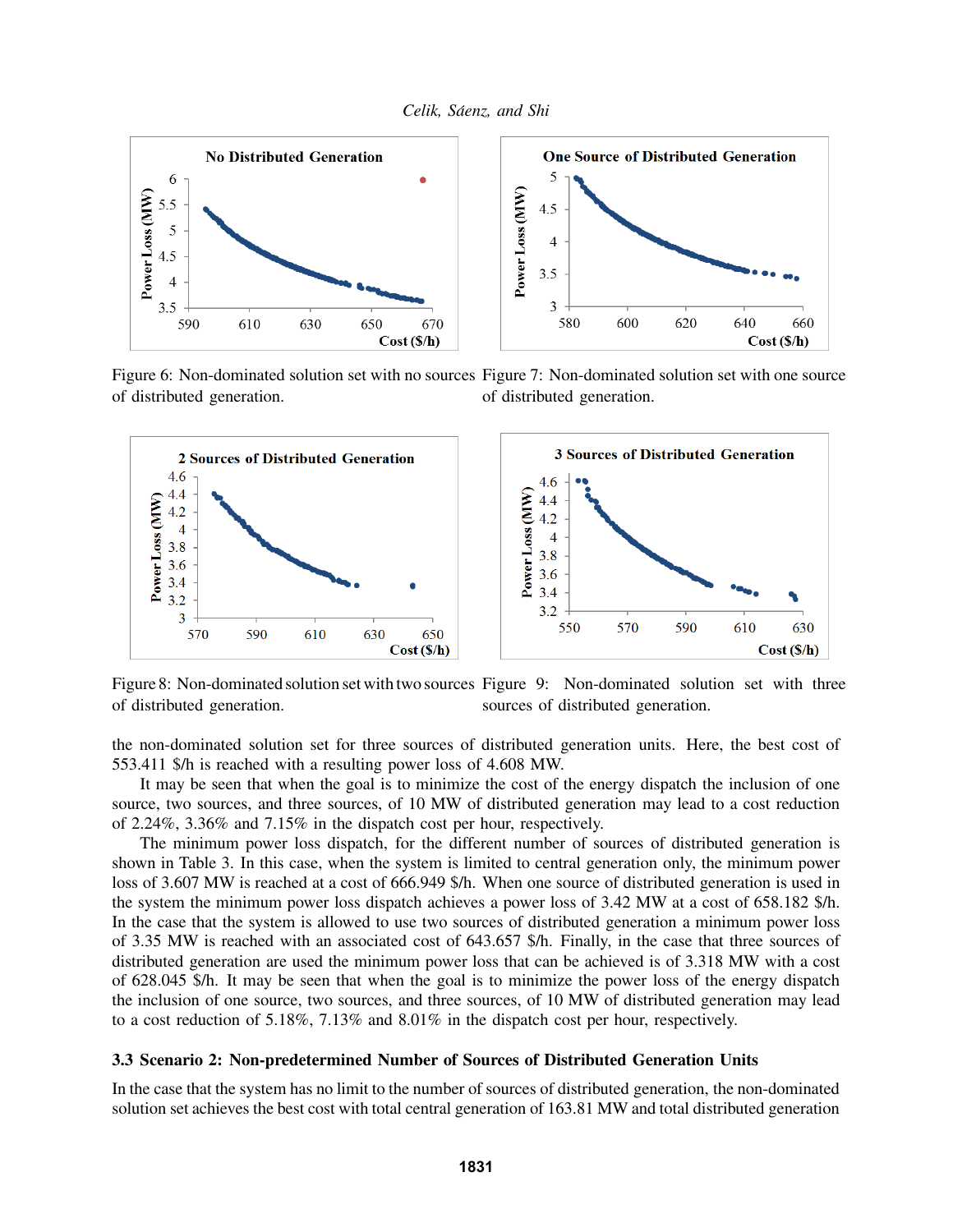of 121.99 MW. Here, the resulting power loss is 2.400 MW at a cost of 547.514 \$/h. Furthermore, the non-dominated solution set achieves the best power loss with total central generation of 165.665 MW and total distributed generation of 119.81 MW, where the resulting power loss is 2.075 MW at a cost of 578.170 \$/h. This scenario's non-dominated solution set is shown in Figure 10.

The comparison of the different levels of distributed generation penetration is provided in Figure 11, where it can be seen that the addition of distributed generation is beneficial in terms of both operational cost and power loss reductions. It is also noted that the non-dominated sets generated with more sources of distributed generation dominate those generated with less distributed generation.



Figure 10: Non-dominated solution set for Scenario Figure 11: Comparison of non-dominated solution 2 (multiple sources of distributed generation). sets with different distributed generation sources.

## **4 CONCLUSIONS AND FUTURE WORK**

We have developed a novel comprehensive framework to optimize the penetration level of distributed generation in an energy distribution network based on particle filtering. The proposed framework leverages the information from the generated non-dominated solution sets to enhance the resampling distribution and improve the generated solutions so that as iterations advance, the non-dominated set draws nearer to the Pareto front. The developed framework is able to identify the best locations for any specified number of distributed generation sources in terms of their benefits for power loss reduction and operational costs. The proposed framework has been demonstrated on the IEEE-30 bus system, where it has been found that the best location for the deployment of one source of distributed generation is bus 9, while the best locations for the deployment of two sources of distributed generation are buses 7 and 9. Furthermore, it has been found that given the possibility of using three sources of distributed generation the algorithm's non-dominated solution set is generated using distributed generation only at buses 7 and 9 and the third source of distributed generation is not deployed. The results yield to power losses as low as 2.075 MW and operational costs as low as 547.51\$/h when letting the framework use any number of sources of distributed generation. The developed framework has been implemented generically so that it may be implemented on any networked bus system and it may be used to optimize the deployment of any specific number of sources of distributed generation within a network.

Future work for the proposed study includes the incorporation of the environmental implications of deploying different sources of distributed generation into the distributed energy network. Furthermore, the framework may be extended to consider the characteristics of different types of distributed generation, location specifics (i.e., natural resource availabilities such as solar irradiation or wind speed for renewables), and operational policies and restrictions.